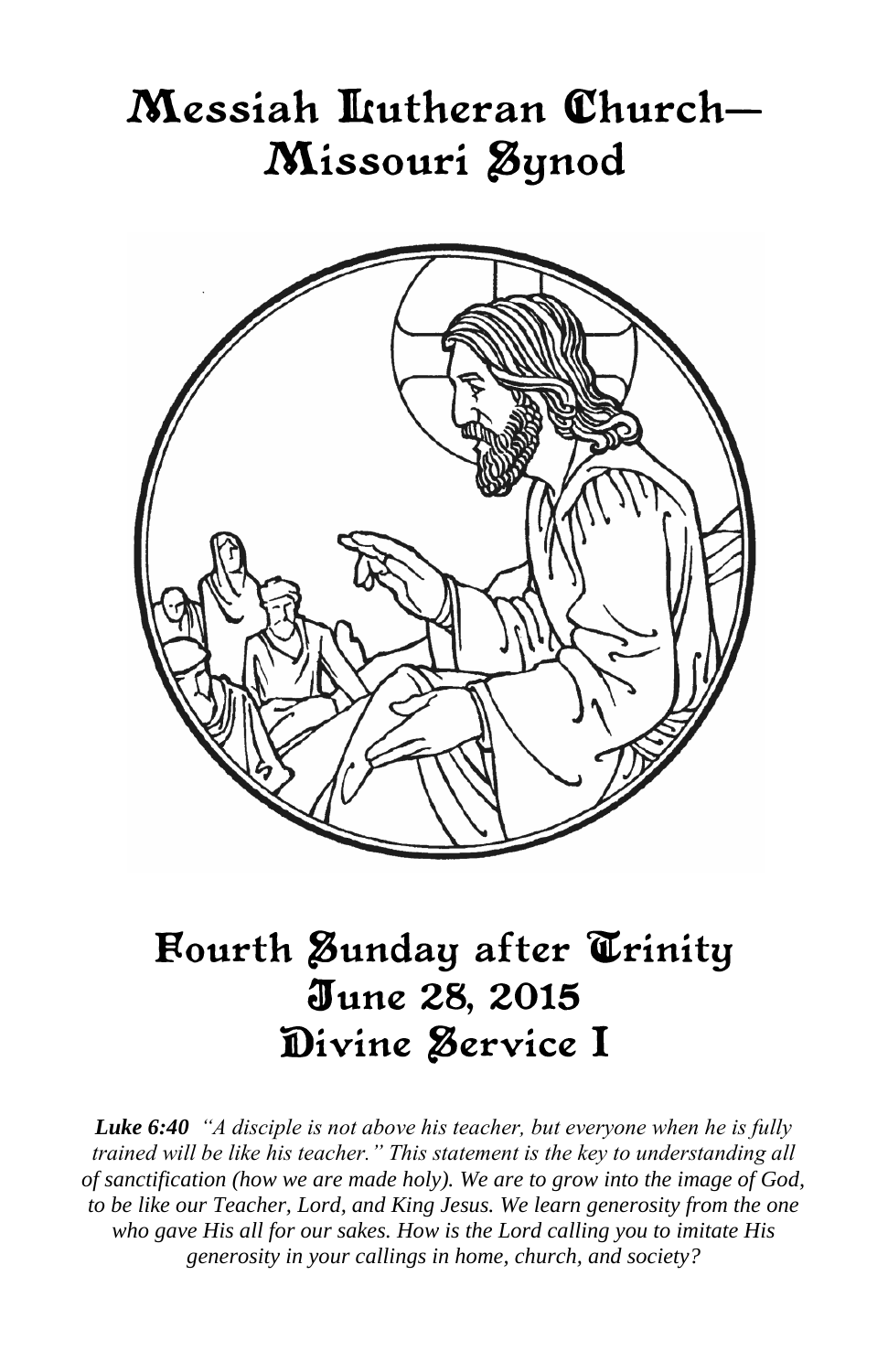# Messiah Lutheran Church

Rev. James A. Roemke, Pastor 2026 22nd Ave. Kenosha, WI 53140 Church Office: 262-551-8182 Pastor's Cell: 262-455-0255 Website: [www.messiahkenosha.org](http://www.messiahkenosha.org/) Email: secretary@messiahkenosha.org

**VISITORS WELCOME!** A special welcome to any visitors and guests who are with us today. Please introduce yourself to the pastor after the service, and we pray that the hearing and receiving of the Word of God in our midst will be filled with joy and thanksgiving!

**ATTENDANCE REGISTER:** During the offering we ask that you sign the attendance register located at the center aisle of each pew. **Please hand the filled in sheet to the usher as you exit at the end of the service. Let the usher know if you don't have a pad in your pew.**

**HOLY COMMUNION** is celebrated every Sunday and on Feast Days. Visiting communicant members of the Lutheran Church— Missouri Synod are invited to commune today. All other visitors are asked to speak with the pastor before coming to the altar. If there is time before the service, introduce yourself to the pastor or an elder. Other visitors are invited to use this time for prayer. If you desire information about attending communion, you are encouraged to visit with the pastor after the service today.

**PRAYERS OF PREPARATION** may be found in the opening cover of the hymnals in each pew. Take some time before the service begins in quiet preparation and prayer.

# **+SERVING TODAY+**

**Preacher/Celebrant:** Pr. Roemke **Elder:** Don Moe **Ushers:** Tyler Nehls & Austin Nehls **Greeter:** Mary Rusch **Organist:** Monica Scholz **Altar Guild:** Diana Dissen & Bonnie Griepentrog **Altar Flowers:** Today's altar flowers are provided by Dennis and Alberta Helmke in honor of Dennis's birthday **Cookies:** Today's cookies and juice are provided by the Tobalsky Family.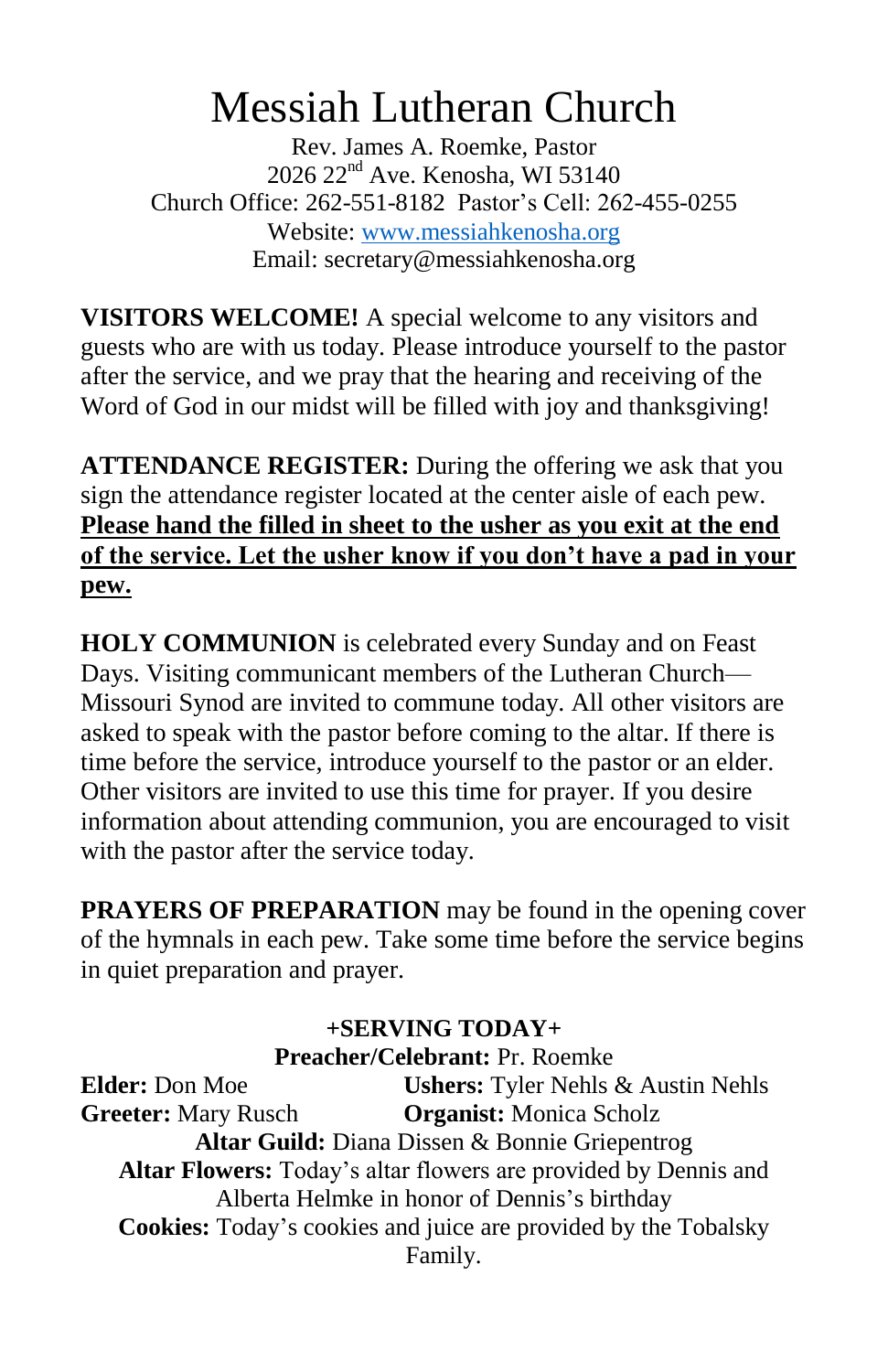*Stand*

#### **Invocation** *p151*

*The sign of the cross may be made by all in remembrance of their Baptism.*

# **+CONFESSION AND ABSOLUTION+**

*Silence for reflection on God's Word and for self-examination.*

## **+SERVICE OF THE WORD+**

**Introit** *Ps. 27:3– 4a, 5; antiphon: Ps. 27:1–2*





The LORD is my light and my salvation; whom | shall I fear?\*

The LORD is the stronghold of my life; of whom shall  $I \mid be$ afraid?

When evildoers assail me to eat | up my flesh,\*

 my adversaries and foes, it is they who stum- | ble and fall. **Though an army encamp against me, my heart | shall not fear;\***

 **though war arise against me, yet I will be | confident.** One thing have I asked of the LORD, that will I seek | after:\*

 that I may dwell in the house of the LORD all the days | of my life.

**For he will hide me in his shelter in the day of | trouble;\***

 **he will conceal me under the cover of his tent; he will lift me high up- | on a rock.**

**Glory be to the Father and** | **to the Son**\*  **and to the Holy** | **Spirit; as it was in the be-** | **ginning,**\*  **is now, and will be forever.** | **Amen.**

The LORD is my light and my salvation; whom | shall I fear?\*

The LORD is the stronghold of my life; of whom shall  $I \mid be$ afraid?

When evildoers assail me to eat | up my flesh,\*

my adversaries and foes, it is they who stum- | ble and fall.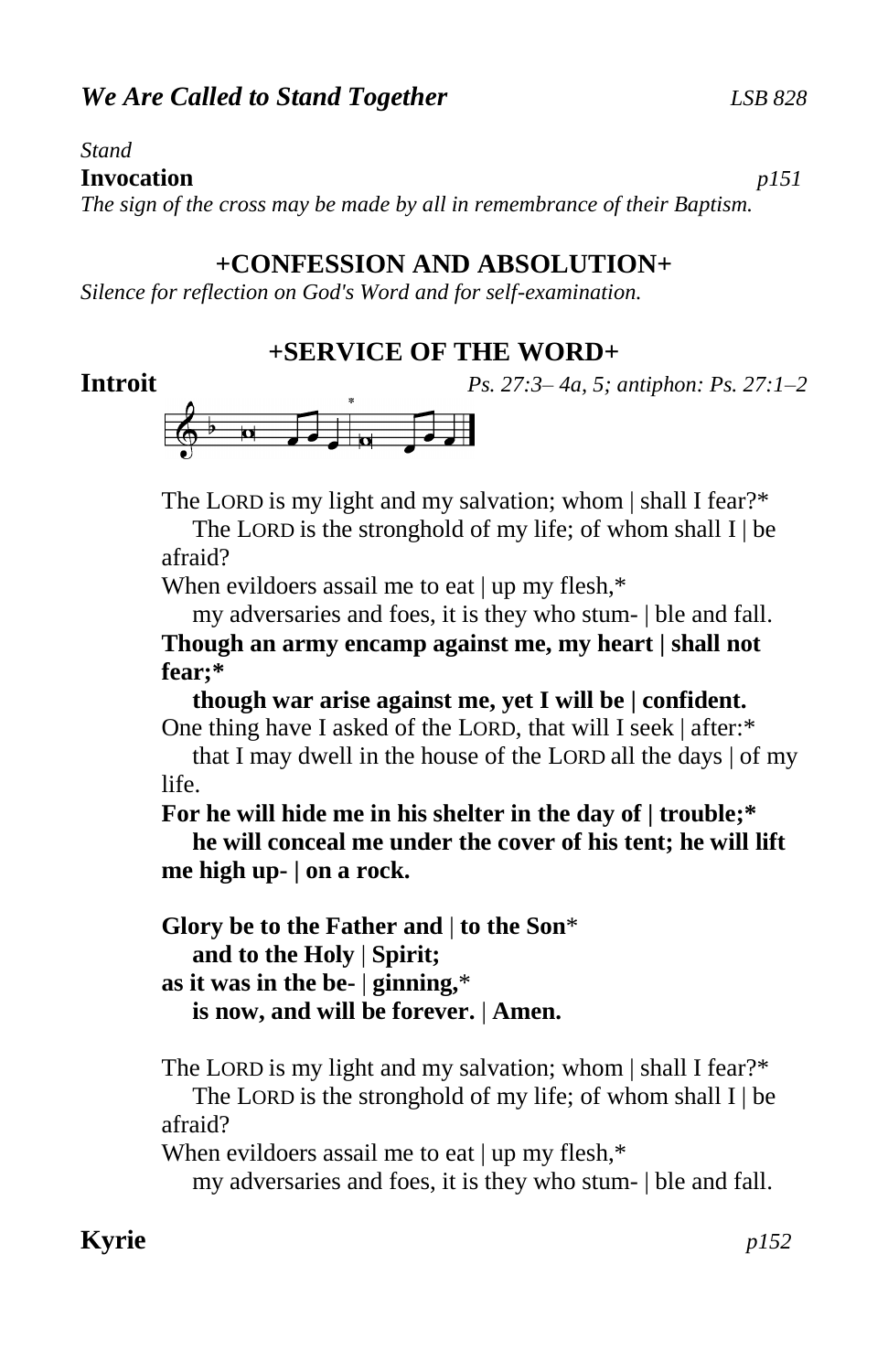# **Gloria in Excelsis** *p154* **Salutation and Collect of the Day**



P Let us pray.

P O Lord, grant that the course of this world may be so peaceably ordered by Your governance that Your Church may joyfully serve You in all godly quietness; through Jesus Christ, our Lord, who lives and reigns with You and the Holy Spirit, one God, now and forever.

$$
\bigcirc_{\mathbf{G}}^{b} \qquad \qquad \bullet \qquad \qquad
$$

*Sit*

# **Old Testament Reading** *Genesis 50:15–21*

<sup>15</sup>When Joseph's brothers saw that their father was dead, they said, "It may be that Joseph will hate us and pay us back for all the evil that we did to him." <sup>16</sup>So they sent a message to Joseph, saying, "Your father gave this command before he died, <sup>17</sup>'Say to Joseph, Please forgive the transgression of your brothers and their sin, because they did evil to you.' And now, please forgive the transgression of the servants of the God of your father." Joseph wept when they spoke to him. <sup>18</sup>His brothers also came and fell down before him and said, "Behold, we are your servants." <sup>19</sup>But Joseph said to them, "Do not fear, for am I in the place of God?  $20$ As for you, you meant evil against me, but God meant it for good, to bring it about that many people should be kept alive, as they are today. <sup>21</sup>So do not fear; I will provide for you and your little ones." Thus he comforted them and spoke kindly to them.

 $\overline{A}$  This is the Word of the Lord.

# C **Thanks be to God.**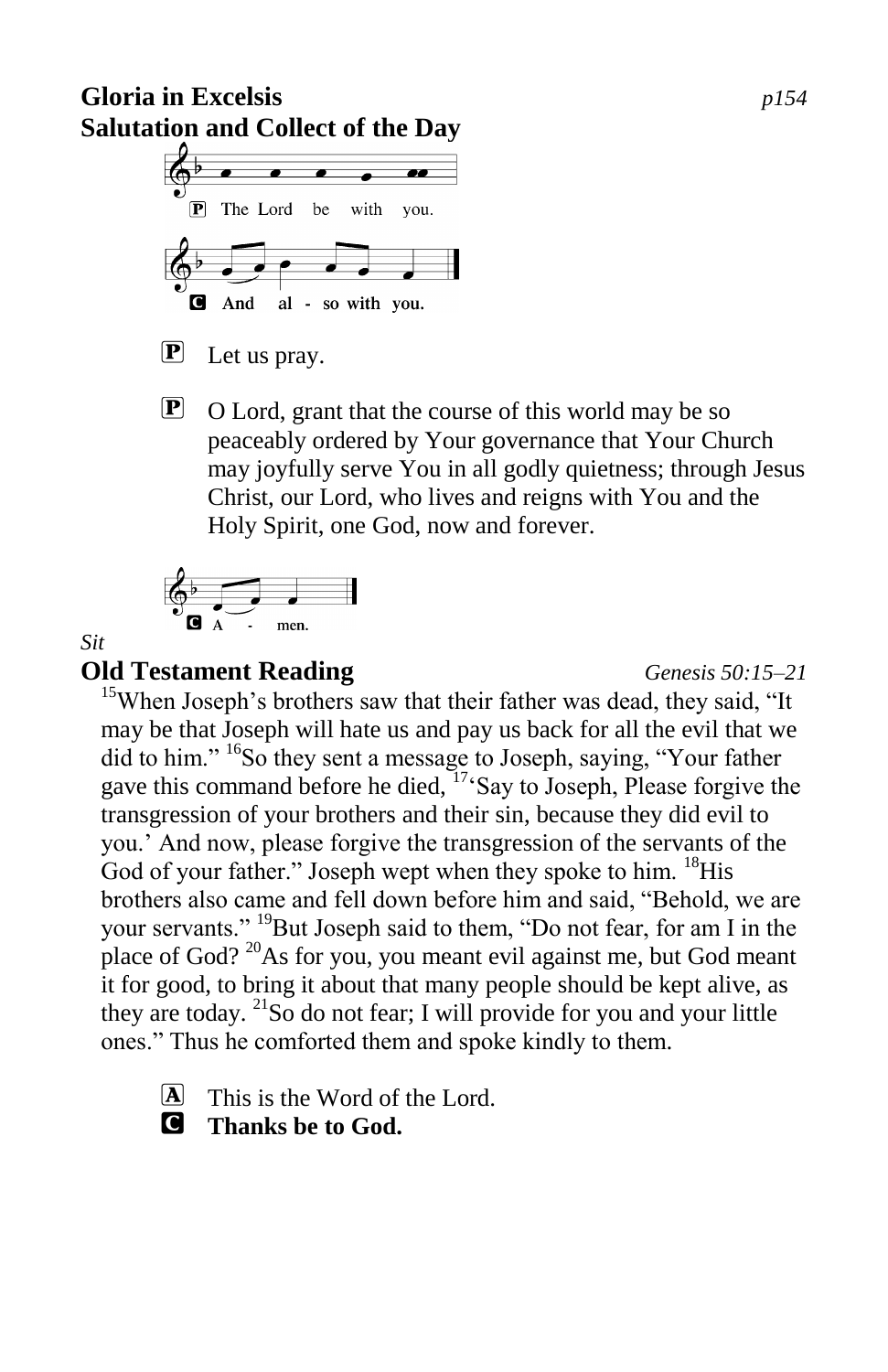

**Atone for our sins, for your | name's sake!\* Why should the nations say, "Where | is their God?" Help us, O God of our sal- | vation,\* for the glory of your name de- | liver us.**

**Epistle** *Romans 8:18–23*

<sup>18</sup>For I consider that the sufferings of this present time are not worth comparing with the glory that is to be revealed to us.  $^{19}$ For the creation waits with eager longing for the revealing of the sons of God. <sup>20</sup>For the creation was subjected to futility, not willingly, but because of him who subjected it, in hope  $21$ <sup>that the creation itself will be set free from</sup> its bondage to decay and obtain the freedom of the glory of the children of God.  $^{22}$ For we know that the whole creation has been groaning together in the pains of childbirth until now.  $^{23}$  And not only the creation, but we ourselves, who have the firstfruits of the Spirit, groan inwardly as we wait eagerly for adoption as sons, the redemption of our bodies.



 $[A]$  This is the Word of the Lord. C **Thanks be to God.**

#### *Stand*



# **Holy Gospel** *Luke 6:36–42*

 $\overline{P}$  The Holy Gospel according to St. Luke, the sixth chapter.



<sup>36</sup>[Jesus said:] "Be merciful, even as your Father is merciful.

 $37\degree$  Judge not, and you will not be judged; condemn not, and you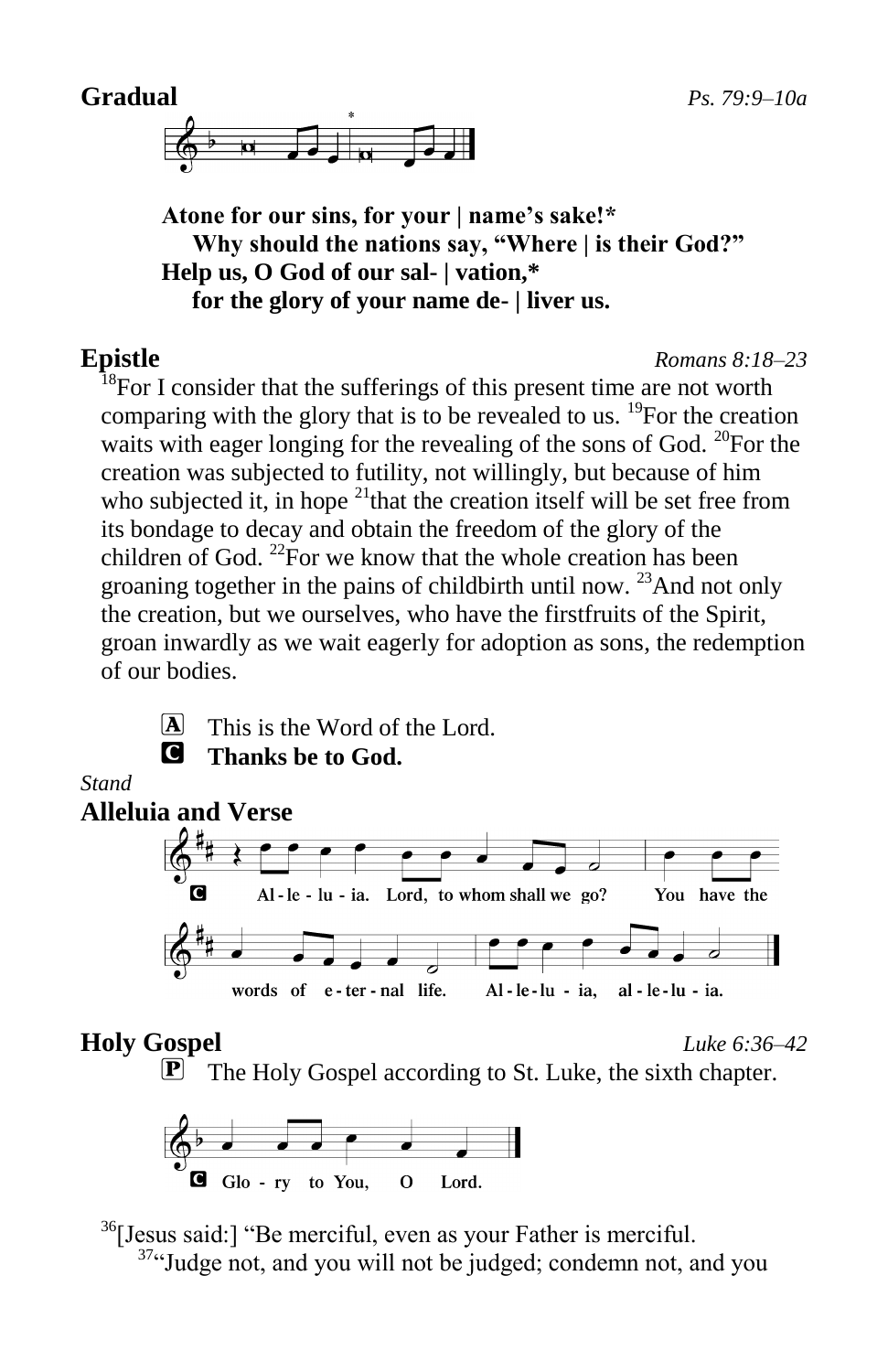will not be condemned; forgive, and you will be forgiven;  $38$  give, and it will be given to you. Good measure, pressed down, shaken together, running over, will be put into your lap. For with the measure you use it will be measured back to you."

<sup>39</sup>He also told them a parable: "Can a blind man lead a blind man? Will they not both fall into a pit? <sup>40</sup>A disciple is not above his teacher, but everyone when he is fully trained will be like his teacher. <sup>41</sup>Why do you see the speck that is in your brother's eye, but do not notice the log that is in your own eye?  $42$ How can you say to your brother, 'Brother, let me take out the speck that is in your eye,' when you yourself do not see the log that is in your own eye? You hypocrite, first take the log out of your own eye, and then you will see clearly to take out the speck that is in your brother's eye."

P This is the Gospel of the Lord.



*Sit*

## *O God, My Faithful God LSB 696*

| <i>p158</i> |
|-------------|
|             |
|             |
|             |
| p159        |
|             |

| +SERVICE OF THE SACRAMENT+    |      |
|-------------------------------|------|
| Preface                       | p160 |
| Sanctus                       | p161 |
| <b>Prayer of Thanksgiving</b> |      |
| <b>Lord's Prayer</b>          | p162 |
| The Words of Our Lord         |      |
| <b>Pax Domini</b>             | p163 |
| Agnus Dei                     |      |
| Sit                           |      |
| Distribution                  |      |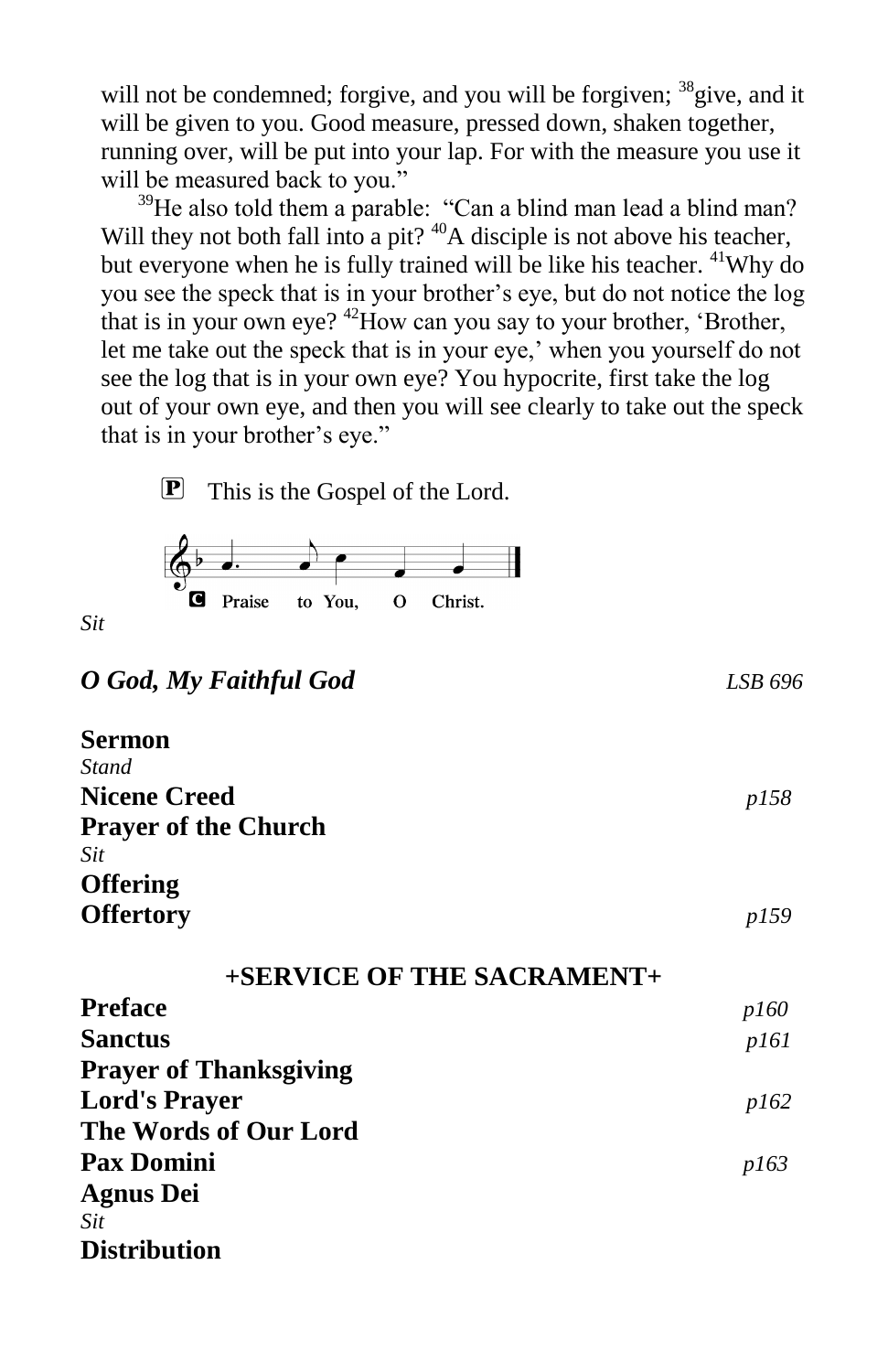| O Love, How Deep                       | LSB 544     |
|----------------------------------------|-------------|
| "Forgive Our Sins as We Forgive"       | LSB 843     |
| <b>Jesus, Thy Boundless Love to Me</b> | LSB 683     |
| <b>Stand</b>                           |             |
| <b>Nunc Dimittis</b>                   | <i>p165</i> |
| <b>Post-Communion Collect</b>          | <i>p166</i> |
| <b>Benediction</b>                     |             |

### *Almighty Father, Bless the Word LSB 923*

#### **+PRAYER LIST+**

- Those who serve in our nation's armed forces: DuWayne Griepentrog, Andy Warren, Exor Padro, and for veterans.
- Shut-ins: Elsie Rintamaki, Lillian Sciortino, & Myrtle Meier.
- For all those suffering from illnesses or other trials, including: Richard Cleereman, Diane Gundlach, Karin Zuehls (Jeff's aunt), Terri Nichols, Carol Wagner (friend of the Brothers), Amy, Ron Hulke, Mike Gundlach (cousin of Sarah Billings), Al Bradmon (cousin of Steve Billings), Loretta Hulke, Kyle Darling (friend of the Zuehls), Kellie Ratzburg, David Knuth, Clyde Cornelius (Lesa Roemke's grandfather), Paul Engelhardt (Amy Vallis's grandfather), Cindy (friend of Geri Tobalsky), and Marianne Stephans (Allison's sister-in-law).

## **+ANNOUNCEMENTS FOR THE WEEK OF JUNE 28, 2015+**

- **CONVENTION UPDATE:** Today after the service, Bob Trapp will give a brief presentation on the events of the South Wisconsin District Convention held earlier this month.
- **SUMMER ADULT BIBLE STUDY:** Missing Bible Study now that it's summer? Starting on July  $12<sup>th</sup>$ , we will watch a video series on world religions and Christianity with Rev. Dr. Paul L. Maier.
- **EXECTORY:** Lesa will be printing an updated member directory later this summer. If you have any changes in your contact info (address, phone number, or email), please let her know. Also, email addresses will be included on this directory. If you do not want your email address included, please let Lesa know. Email Lesa with any updates at [secretary@messiahkenosha.org](mailto:secretary@messiahkenosha.org) or leave a note in the secretary's mailbox.
- **EXECUTE:** Mark your calendars for Sunday, August 16<sup>th</sup>. This year the church picnic doubles as a reception for new members that will be brought in during the service.